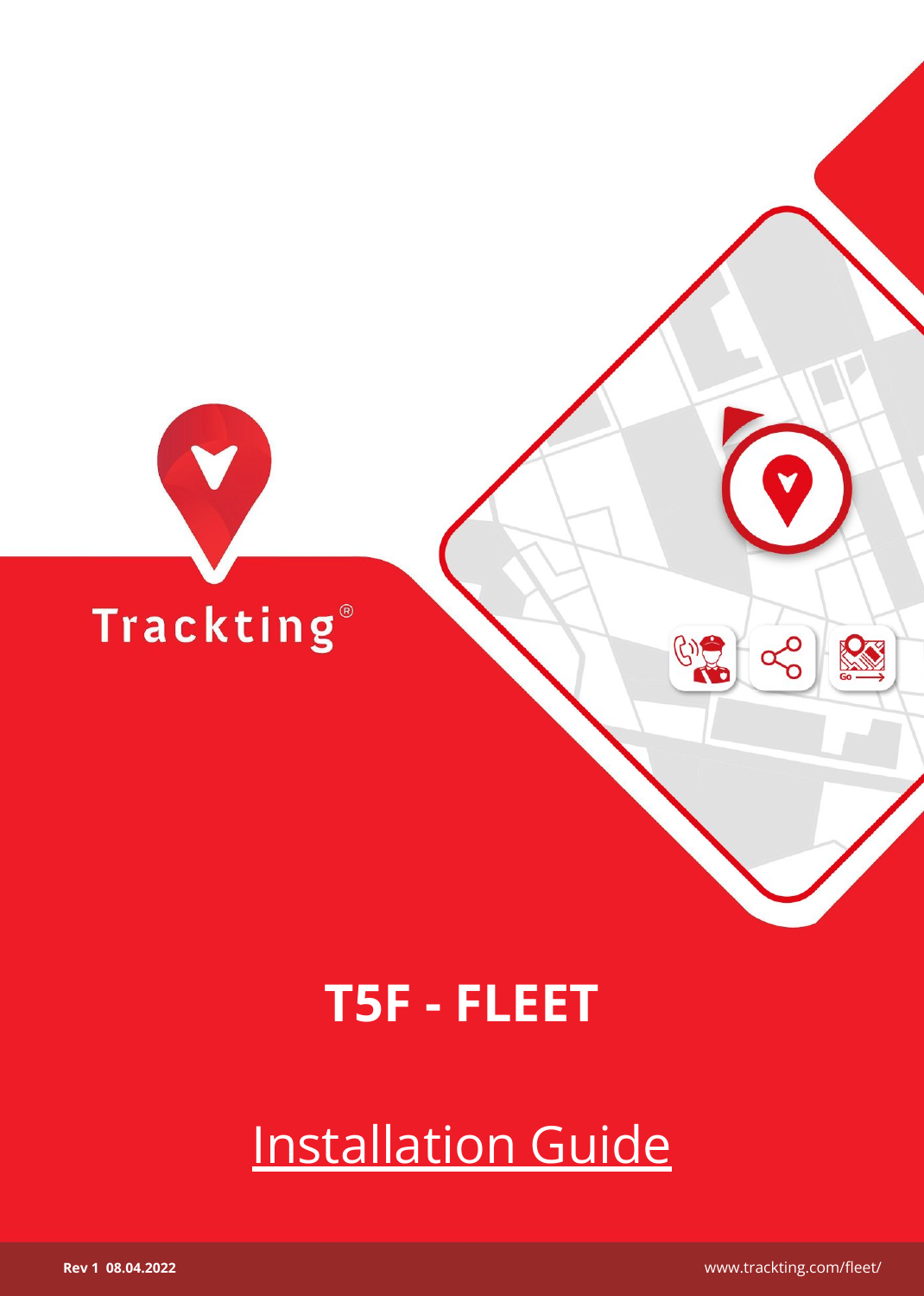### **ELECTRICAL CONNECTION**

**The device must be installed exclusively by specialized personnel** in compliance with the regulations and indications of the manufacturer of the vehicle on which it will be placed.

Trackting srl assumes no responsibility in the event of invalidation of the vehicle warranty and / or damage resulting from installation not performed in a workmanlike manner.

#### **PRELIMINARY OPERATIONS**

 $\mathbf{A}$ 

The device must be connected to a power source with specific wiring (the standard one included in the package is 10V-55V DC, other wiring is available as accessories).

**The device must always be connected downstream of a fuse (with a minimum value of 1A).**



The black RESET wire must never be connected (it is used exclusively for Factory Reset operations if necessary and authorized)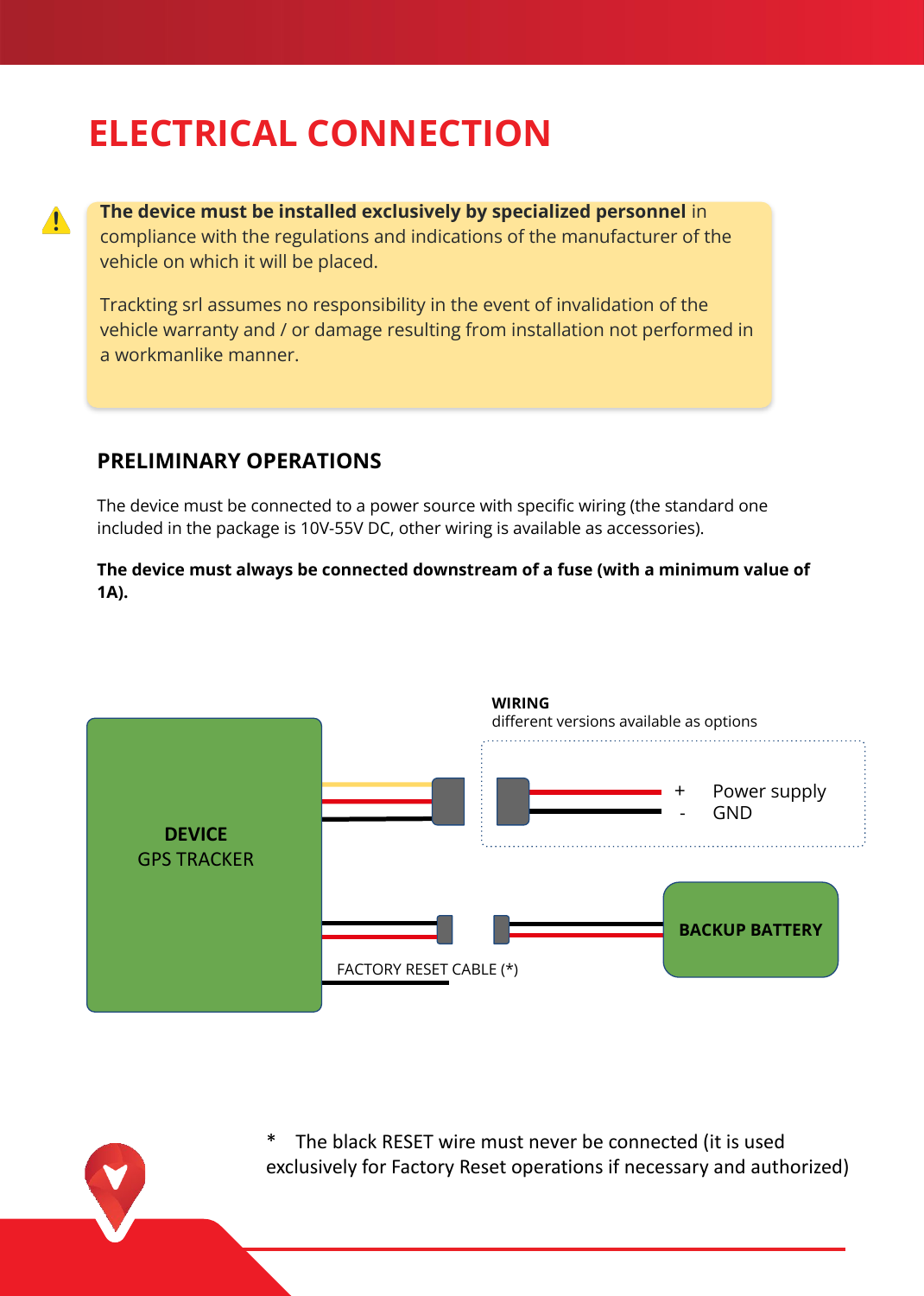### **ELECTRICAL CONNECTION**

### **HOW TO PROCEED WITH THE ELECTRICAL CONNECTION:**

- 1. Check the power supply voltage available on the vehicle.
- 2. Use the correct wiring (the one included in the package is for the 10-55V range).
- 3. Connect the wiring (not the device yet!) to the chosen power source on the vehicle. Measure the voltage present on the metal pins of the black connector of the wiring (to which the device will subsequently connect) and make sure that the measured voltage is compatible with the type of wiring chosen.
- 4. To verify that the wiring has been installed correctly, connect it to the Trackting Mini-Tester (connector with LED supplied with the first purchase). If the LED is on, the wiring is powered, and therefore there is voltage.
- 5. Connect the device to the wiring.
- 6. Connect the backup battery (included in the package) to the device. **In the absence of a backup battery, the device CANNOT work.**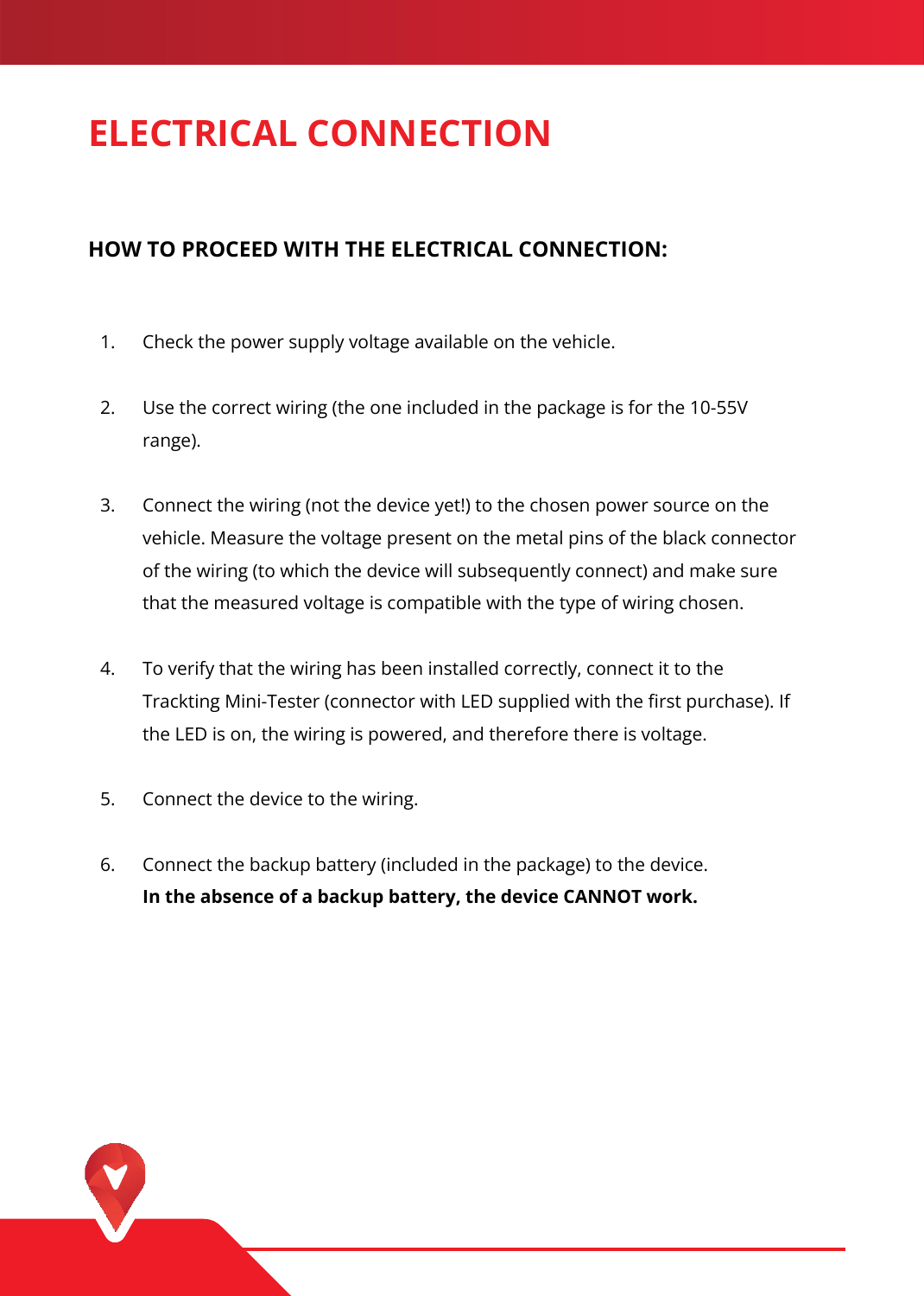## **CORRECT POSITIONING**

 $\blacktriangle$ 

The device is equipped with a GPS antenna located on the unlabeled side in the corner highlighted in the photo:



To function properly, the GPS antenna must be positioned following these precautions:

- For optimal GPS performance, it must be facing upwards, towards the sky (it works even if it is not positioned in this way but the GPS accuracy may be lower)
- It must be kept away from direct contact with metals that could shield it
- It must be positioned in a place other than a metal cage, but there must be areas of permeability such as plastics or holes

The device must be **securely attached to the vehicle** as otherwise vibrations could trigger false alarms.

Make sure that the device does not interfere with the vehicle's audio or safety systems during operation.

> **(\*) FACTORY RESET** The black cable indicated is NOT an antenna, but can be used in the remote hypothesis that the device needs a total reset (factory reset). It must NOT be connected!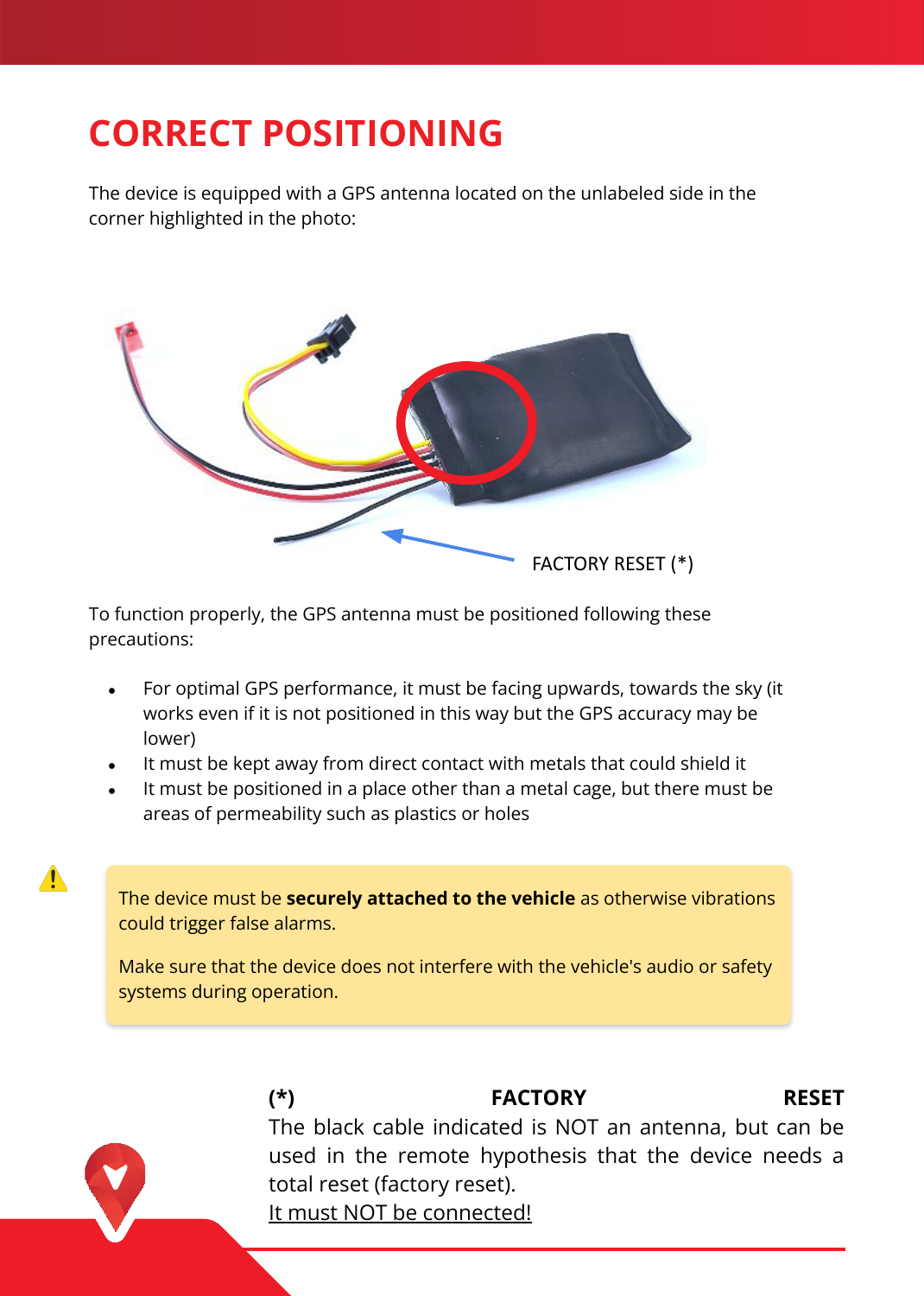### **ACTIVATION AND PRELIMINARY STEPS**

#### **1. LOG IN TO THE FLEET PORTAL**

#### Go to [fleet.trackting.com](https://fleet.trackting.com/)

Create a new account directly from the portal.

*NOTE: If you had already activated an account on the "EVO by Trackting" App in the past, you can enter the FLEET portal using the same credentials (email and password).*

### **2. PAIR THE TRACKER**

Inside the portal, go to the menu on the left, in the 'Devices' section.

At the bottom right click on the + button.

For each of your trackers, on 'New device' page, enter the UID code: you will find it printed on the device or on the Trackting Card provided inside the respective package together with the device.

### **3. REGISTER YOUR PHONE NUMBER**

In case of theft you will receive an alarm telephone call.

Under the heading 'Account' (top right) it is essential to register a mobile number as a reference contact for the alarm call.

Done! Now on your portal you can see your vehicles and use the functions you want.

#### **CUSTOMER SUPPORT**

 $\mathbf{A}$ 

In case of problems, you can contact Customer Service via email: [fleet@trackting.com](mailto:fleet@trackting.com)